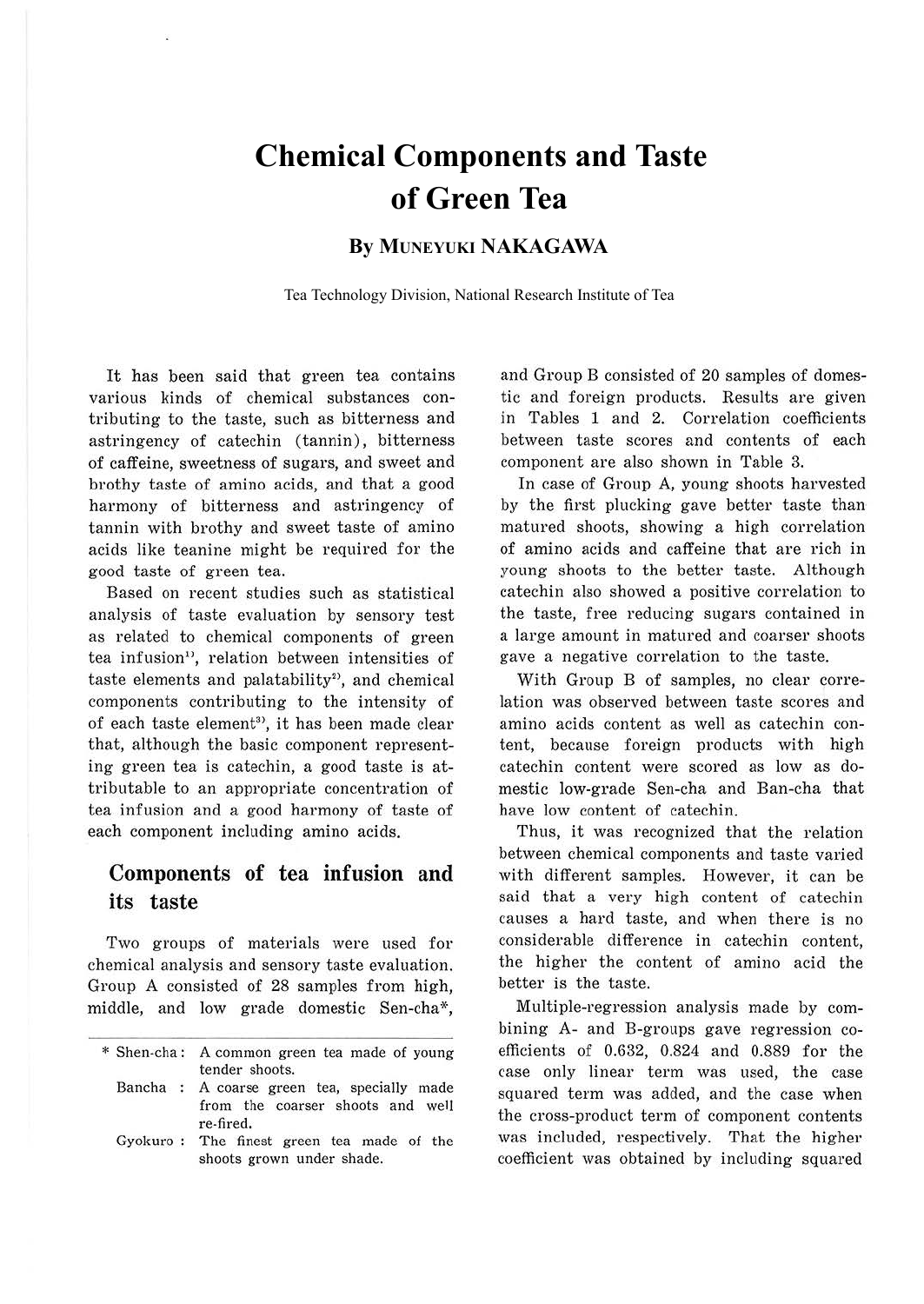ήĝ,

| Grade  |                                           | Total<br>catechin | Total<br>amino acid | Caffeine   | Reducing<br>sugar | Score of<br>taste |
|--------|-------------------------------------------|-------------------|---------------------|------------|-------------------|-------------------|
|        |                                           | $7.16^{96}$       | $\frac{0}{6}$       | $2.33^{%}$ | %<br>0.80         | 18.0              |
| High   | $\mathbf 1$                               |                   | 3.03                |            |                   |                   |
|        | $\frac{2}{3}$                             | 6.54              | 2.69                | 2.30       | 0.89              | 17.5              |
|        |                                           | 6.52              | 2.92                | 1.93       | 0.74              | 15.5              |
|        | $\overline{4}$                            | 6.06              | 2.72                | 2.32       | 0.83              | 17.0              |
|        | 5                                         | 6.58              | 2.13                | 2.03       | 0.86              | 16.0              |
|        | $\overline{6}$                            | 6.07              | 2.77                | 2.40       | 0.71              | 16.5              |
|        | $\begin{array}{c} 7 \\ 8 \end{array}$     | 6,55              | 2.23                | 2.10       | 0.92              | 15.5              |
|        |                                           | 6.81              | 1.66                | 1.68       | 1.18              | 15.0              |
|        | 9                                         | 7.16              | 1.91                | 1.93       | 0.85              | 15.0              |
| Middle |                                           | 6.80              | 1.49                | 1.86       | 1.11              | 13.5              |
|        | $\frac{1}{2}$                             | 7.33              | 1.47                | 2.04       | 1.78              | 13.0              |
|        | 3                                         | 5.42              | 0, 80               | 1.57       | 1.58              | 13.0              |
|        | $\overline{4}$                            | 5.82              | 1.77                | 1.97       | 1.05              | 14.0              |
|        |                                           | 6.86              | 1.85                | 1.59       | 1.05              | 12.0              |
|        | 567                                       | 6.48              | 1.22                | 1.80       | 0.98              | 12.5              |
|        |                                           | 5.51              | 1.33                | 1.57       | 1.33              | 13.0              |
|        |                                           | 5.28              | 1.03                | 1.36       | 1.58              | 12.0              |
|        | $\begin{array}{c} 8 \\ 9 \end{array}$     | 6.08              | 0.87                | 1.58       | 1.80              | 12.5              |
|        | 10                                        | 5.94              | 0.96                | 1.55       | 1.49              | 11.0              |
| Low    |                                           | 6.25              | 0.90                | 1.52       | 1.17              | 12.0              |
|        | $\frac{1}{2}$                             | 5.72              | 0.67                | 1.48       | 1.51              | 12.5              |
|        |                                           | 6.53              | 1.01                | 1.71       | 1.07              | 9.0               |
|        | $\frac{3}{4}$                             | 5.78              | 0.60                | 1.46       | 1.63              | 10.0              |
|        |                                           | 4.97              | 0.78                | 1.51       | 1.52              | 7.0               |
|        | $\frac{5}{6}$                             | 4.81              | 0.67                | 1.15       | 1.58              | 10.0              |
|        | $\overline{\mathcal{U}}$                  | 5.85              | 0.66                | 1.54       | 1.58              | 9.0               |
|        |                                           | 5.88              | 0.67                | 1.54       | 1.20              | 8.0               |
|        | $\begin{smallmatrix}8\9\end{smallmatrix}$ | 5.68              | 0.63                | 1.77       | 1.32              | 7.0               |

#### **Table 1. Chemical analysis and sensory evaluation of taste of Sen-cha infusion (A-group of samples)**

#### **Table 2. Chemical analysis and sensory evaluation of tasts of green tea infusion (B-group of samples)**

| Kind of<br>green tea |                | Total<br>catechin | Total<br>amino acid | Caffeine  | Reducing<br>sugar | Score of<br>taste |
|----------------------|----------------|-------------------|---------------------|-----------|-------------------|-------------------|
| Formosa              |                | %<br>5.51         | $0.73^{%}$          | %<br>1.35 | %<br>1.50         | 6.0               |
|                      |                | 7.66              | 1.45                | 1.97      | 0.65              | 14.0              |
|                      |                | 6.45              | 0.62                | 1.59      | 1.47              | 13.0              |
|                      |                | 10.80             | 1.27                | 2.25      | 0.45              | 10.0              |
| Indonesia            |                | 13.21             | 1.47                | 2.44      | 0.62              | 8.0               |
| India                |                | 12.56             | 1.23                | 2.52      | 0.65              | 6.0               |
| Brazil               |                | 13.14             | 2.49                | 2.72      | 0.60              | 9.0               |
| Sri Lanka            |                | 12.70             | 1.64                | 2.34      | 0.97              | 5.0               |
| Sen-cha              |                |                   |                     |           |                   |                   |
| High                 |                | 8.11              | 3.00                | 1.57      | 0.83              | 15.0              |
|                      | $\overline{2}$ | 7.46              | 1.89                | 2.02      | 1.48              | 11.0              |
| Middle               |                | 9.56              | 1.17                | 1.91      | 0.86              | 12.0              |
|                      | $\overline{2}$ | 6.33              | 1.13                | 1.98      | 1.34              | 8.0               |
| Low                  |                | 5.93              | 0.66                | 1.79      | 1.19              | 6.0               |
|                      |                | 7.21              | 0.82                | 1.65      | 1.56              | 11.5              |
| Gyokuro              |                | 7.21              | 2.94                | 2.71      | 0.64              | 12.0              |
|                      | 2              | 5.86              | 4.03                | 2.31      | 0.58              | 17.0              |
| Ban-cha              |                | 5.00              | 0.71                | 1.20      | 0.71              | 7.0               |
|                      | 2              | 3.90              | 2.34                | 1.16      | 1.10              | 5.0               |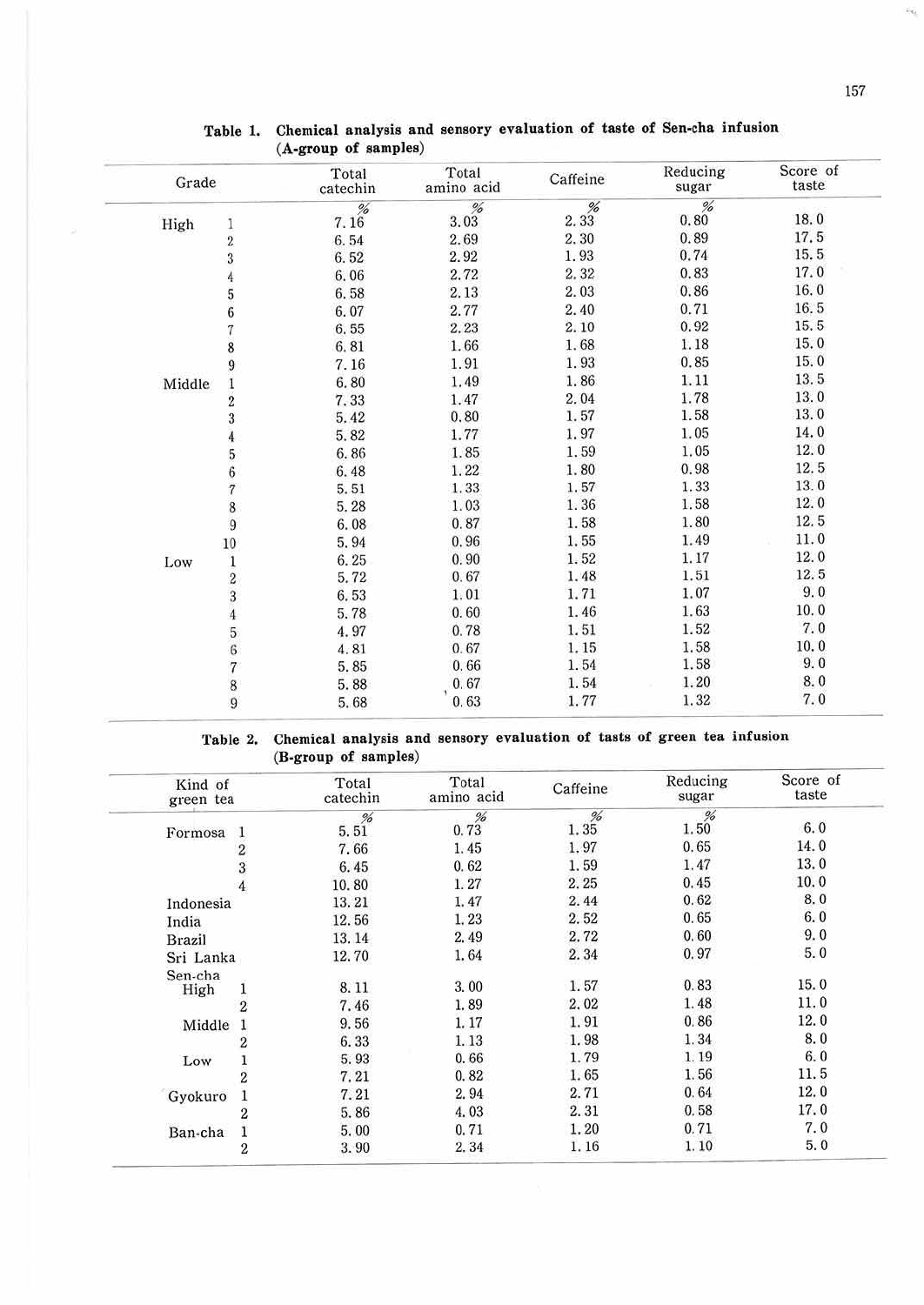|                  | Sample group |          |  |
|------------------|--------------|----------|--|
|                  |              | в        |  |
| Total catechin   | $0.640**$    | $-0.261$ |  |
| Total amino acid | $0.880**$    | 0.276    |  |
| Caffeine         | $0.768**$    | $-0.028$ |  |
| Reducing sugar   | $0.632**$    | $-0.303$ |  |

**Table 3. Correlation coefficients between taste score and content of chemical components** 

\*\*: P<0.01

term indicates a curved line relationship between taste and chemical components.

### **Intensity of taste-elements and palatability**

Taste of green tea infusion is constituted of four taste-elements: bitterness, astringency, brothy taste and sweetness, and a good harmony of intensities of each element, within an intensity pattern specific to green tea, may give a good taste. A study was carried out to know the relation between palatability and intensity of each element, measured by sensory test, using test materials infused under different conditions or with additives for changing intensities<sup>2)</sup>.

A standard method of infusing tea in the sensory test is to add 180 ml of hot water to 3 g of green tea leaves, leave it still for 5 minutes, and remove the residue. Taking the concentration of the infusion thus obtained as 1, different concentrations ranging from  $4/9$  to  $9/4$  were prepared with middlegrade Sen-cha. As given in Fig. 1, concentration of 1 to  $2/3$  showed the highest palatability, to which the intensity of brothy taste was closely correlated. Both higher and lower intensity of bitterness and astringency lowered the palatability.

Addition of theanine to a middle-grade Sen-cha infusion caused an increased brothy taste and resultant increase of palatability, but a great amount of theanine suppressed bitterness and astringency and lowered palatability (Fig. 2).







Fig. 2. Effect of addition of theanine on intensity of taste-elements and palatability

Addition of sodium glutamate and sucrose to a middle-grade Sen-cha infusion caused an increased brothy taste and sweetness, but a decrease in bitterness and astringency, Brothy taste of glutamate is slightly different resulting in a lowered palatability (Fig. 3) . from that of green tea and an increased brothy taste and sweetness might have given a different taste from that of green tea.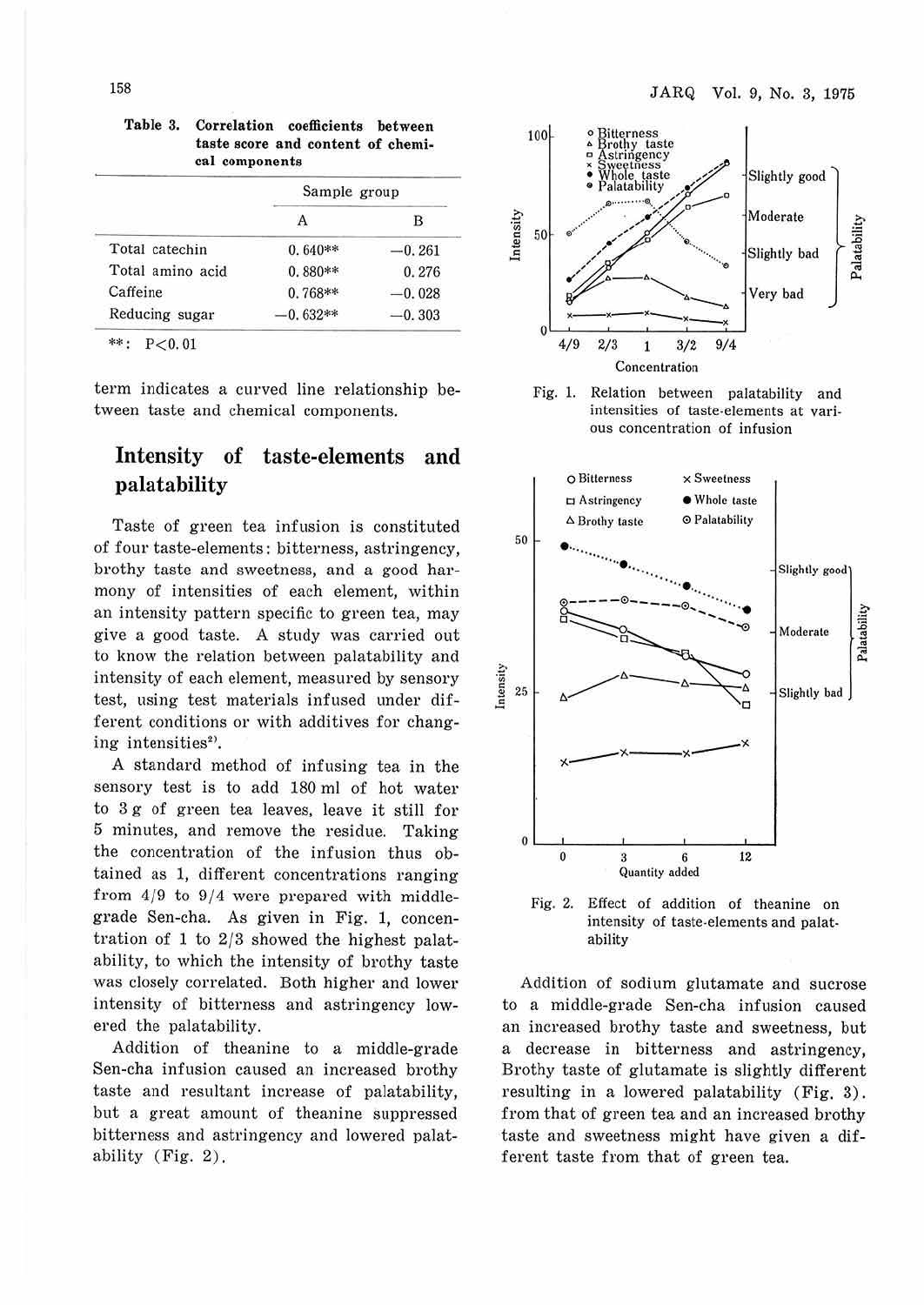| Fraction | Soluble<br>matter | Soluble<br>nitrogen | Caffeine   | Amino<br>acid | Tannin | Reducing<br>sugar | Soluble<br>protein,<br>pectin |
|----------|-------------------|---------------------|------------|---------------|--------|-------------------|-------------------------------|
| J.       | %<br>4.17         | $3.74^{96}$         | %<br>10.83 | %             | %      | %<br>3.04         | %<br>100.00                   |
| 2        | 29.82             | 49.43               | 55.23      | 86.00         |        | 54.26             |                               |
| 3        | 30.12             | 31.45               | 40.79      | 19.01         | 20.96  | 32.31             |                               |
| 4        | 18.48             | 6.00                | 3.61       |               | 30.47  | 7.31              |                               |
| 5        | 10.06             | 2.99                | 2.52       |               | 23.83  | 3.04              |                               |
| Recovery | 92.65             | 93.62               | 112.98     | 105.01        | 75.26  | 99.96             |                               |

**Table 4. Chemical composition of fractions of green tea infusion** 



0  $\overline{2}$ Quantity added 4 Fig. 3. Effect of addition of mononatrium glutamate and sucrose on intensity

ntensity

of taste-elements and palatability

These results indicate that there exists an appropriate intensity of combined taste as well as of bitterness and astringency, and that within a range not spoiling the taste specific to green tea the higher intensity of brothy taste gives better palatability.

## **Contribution of chemical components to taste-element intensity**

Tea infusion was analyzed by liquid chromatography with Sephadix G-75 as a fixed phase and water as a moving phase, and the effluent was separated into five fractions by measuring ultraviolet ray absorption and color. Chemical analysis of each fraction indicated that major components were separated into each fraction although some of them were contained in two to three fractions. In Table 4, contents of major components in each fraction were expressed in percentage of these components contained in the original tea infusion. Recovery rates of soluble components were higher than 90% in general, with an exception of tannin which showed somewhat low rate of recovery.

With these five fractions, intensities of taste-elements were determined and expressed in terms of percentages of those of the original infusion. As shown in Table 5, bitterness and astringency are limited to the fraction containing tannin, principally catechin. Removal of tannin by polyvinylpyrolidone treatment resulted in a elimination of bitterness and astringency by more than 75%. This indicates that tannin is responsible for more than 75% of these tastes.

#### **Table 5. Intensity of taste-element in each fraction**

| Fraction | Bitter-<br>ness | Astrin-<br>gency | Brothy<br>taste | Sweetness |
|----------|-----------------|------------------|-----------------|-----------|
|          | 0.54%           | 1.09%            | 23.66%          | 23.06%    |
| 2        | 3.26            | 5.94             | 48.23           | 46.16     |
| 3        | 20.16           | 22.90            | 20.72           | 20.88     |
| $4-$     | 36.78           | 35.68            | 4.43            | 4.39      |
| 5        | 39.23           | 34.36            | 2.94            | 5.48      |
|          |                 |                  |                 |           |

Similarly, about 70% of brothy taste and sweetness are found in the fraction containing amino acids and reducing sugars. Removal of amino acids by ion-exchange resin caused a elimination of brothy taste by 65% and